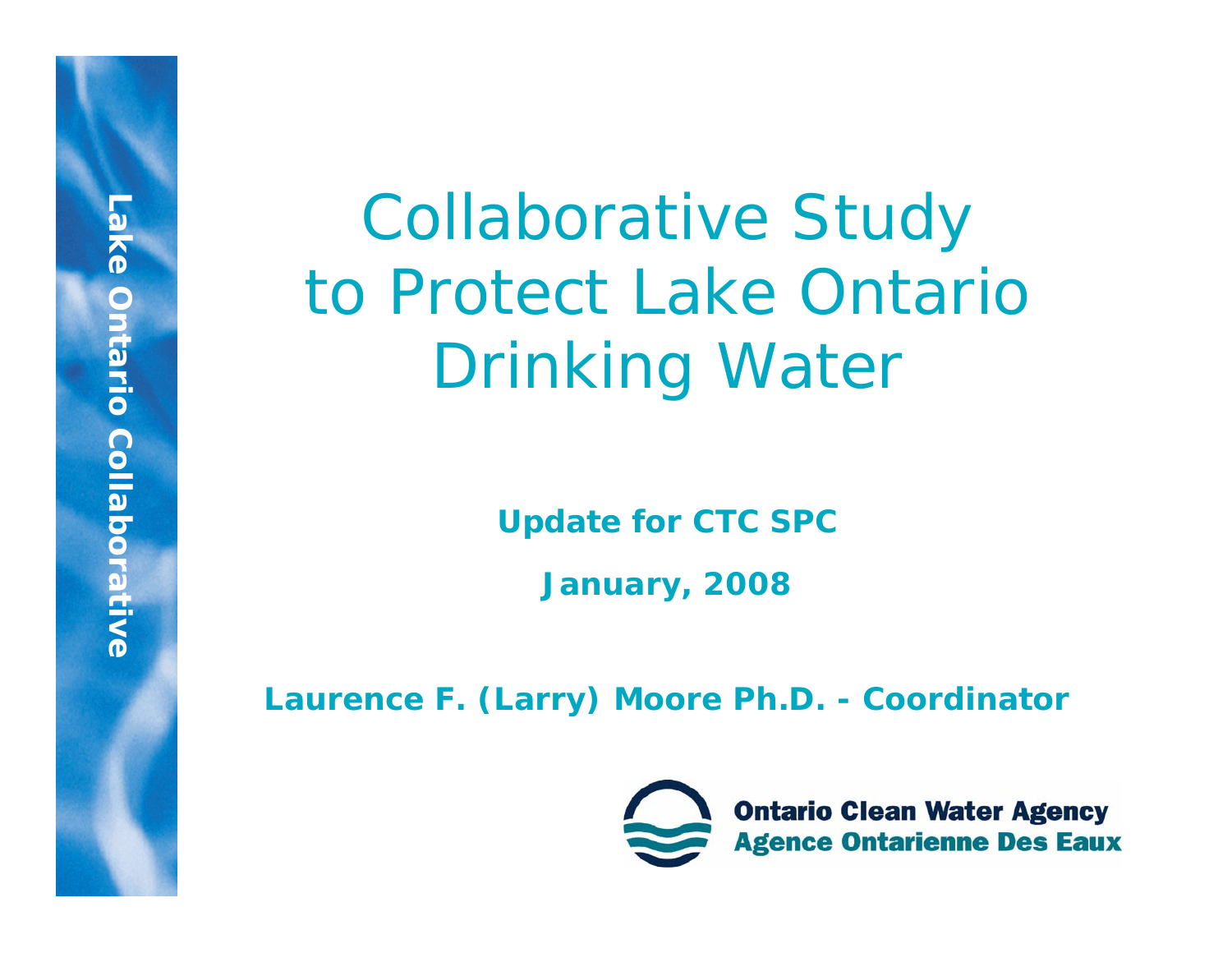This project has received funding support from the Ontario Ministry of the Environment. Such support does not indicate endorsement by the Ministry of the contents of this material.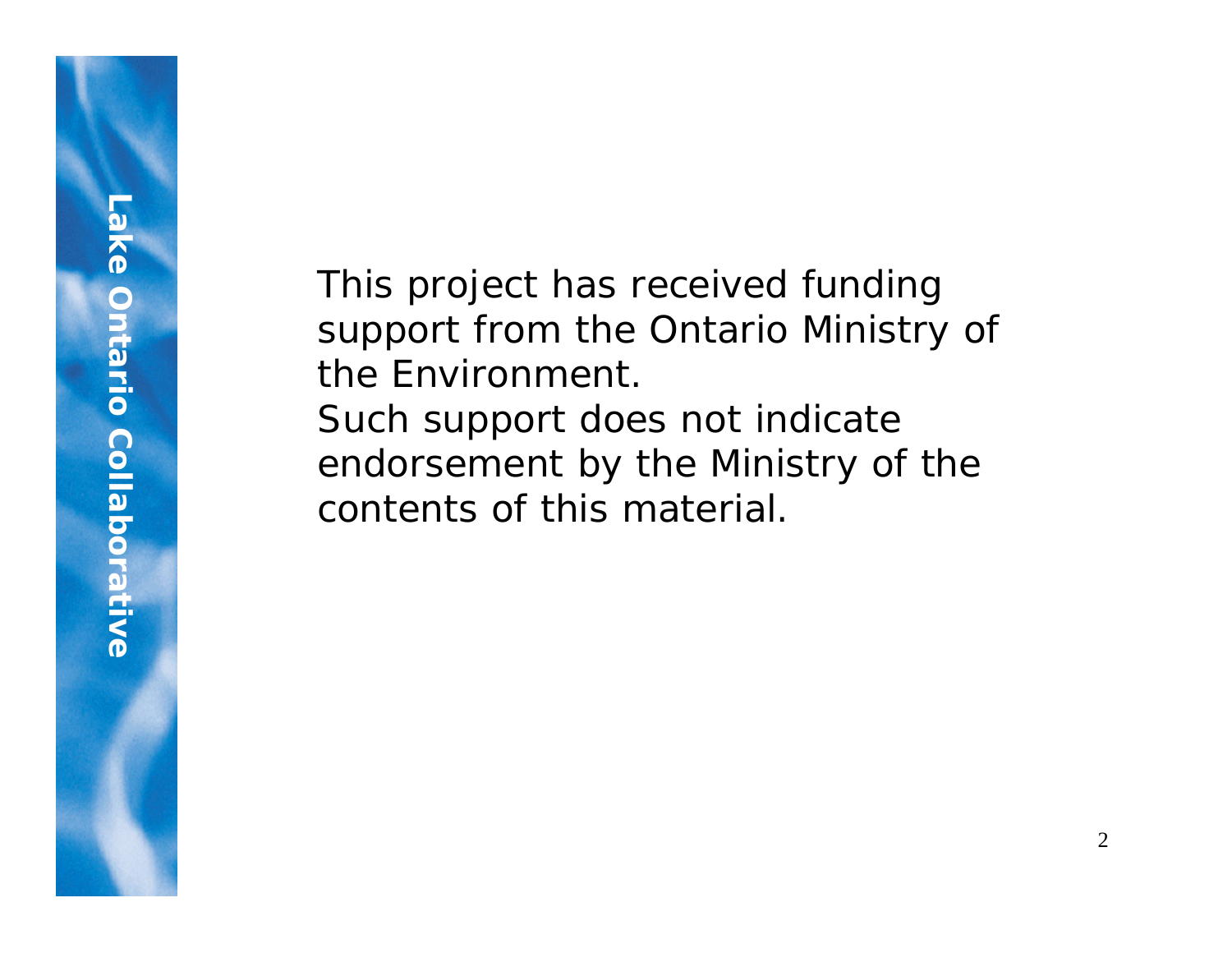## The Challenge

¾Lake Ontario provides water to 6 million people in Ontario  $\triangleright$ High quality source but threats could include:

- Contaminants in rivers and streams
- Sewage treatment bypassing & combined sewage overflows, pathogens and chemicals
- Direct storm water discharges
- Changes to lake ecosystem
- Industrial discharges including nuclear power plants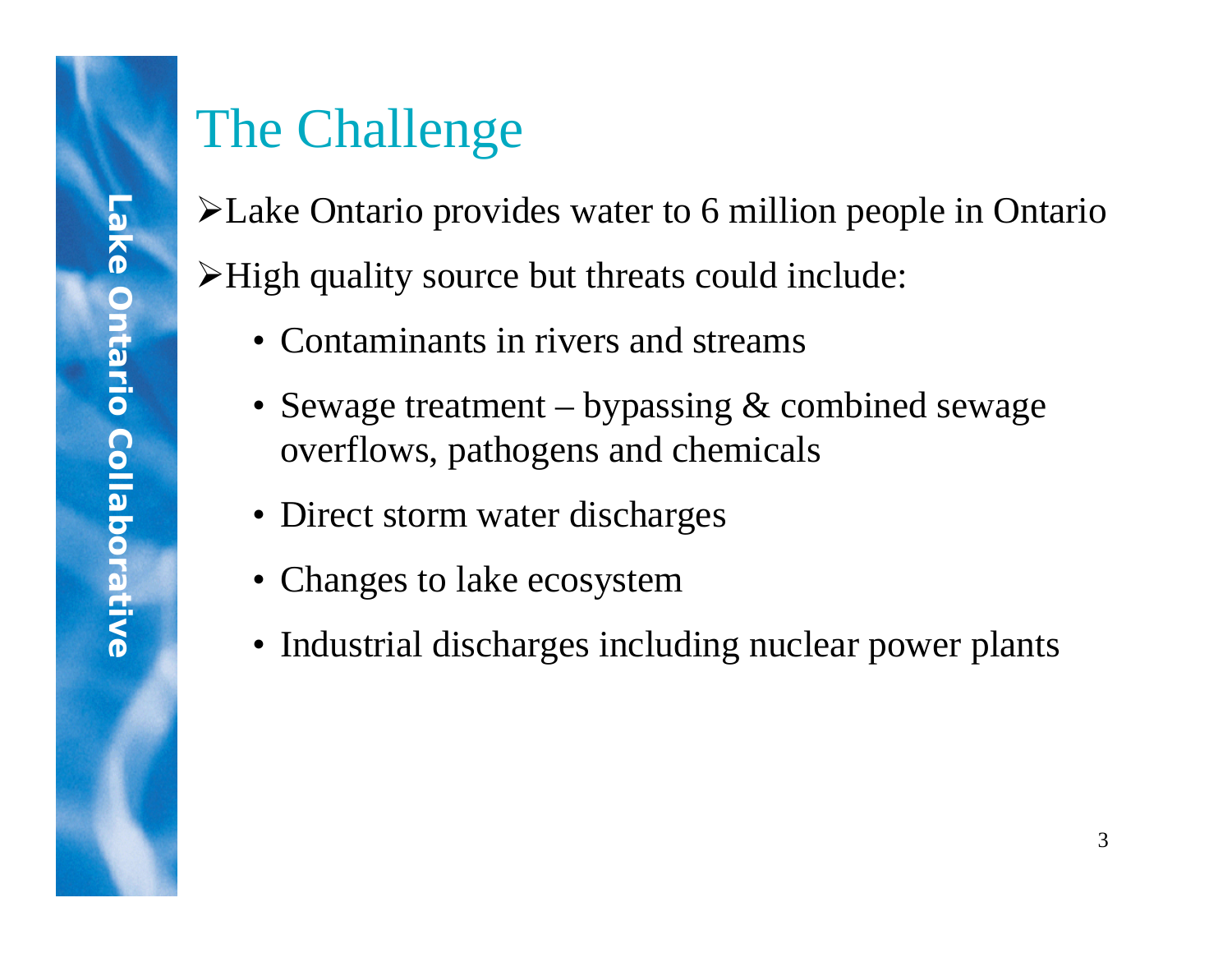# The Challenge (con't)

- $\triangle$ Complex physics in lake upwelling/downwelling, thermal bar, winter/summer, rivers
- ¾Extensive modeling of wastewater plants etc.
	- Winter/extreme conditions
- ¾Extensive data and information exists
	- Data quality and access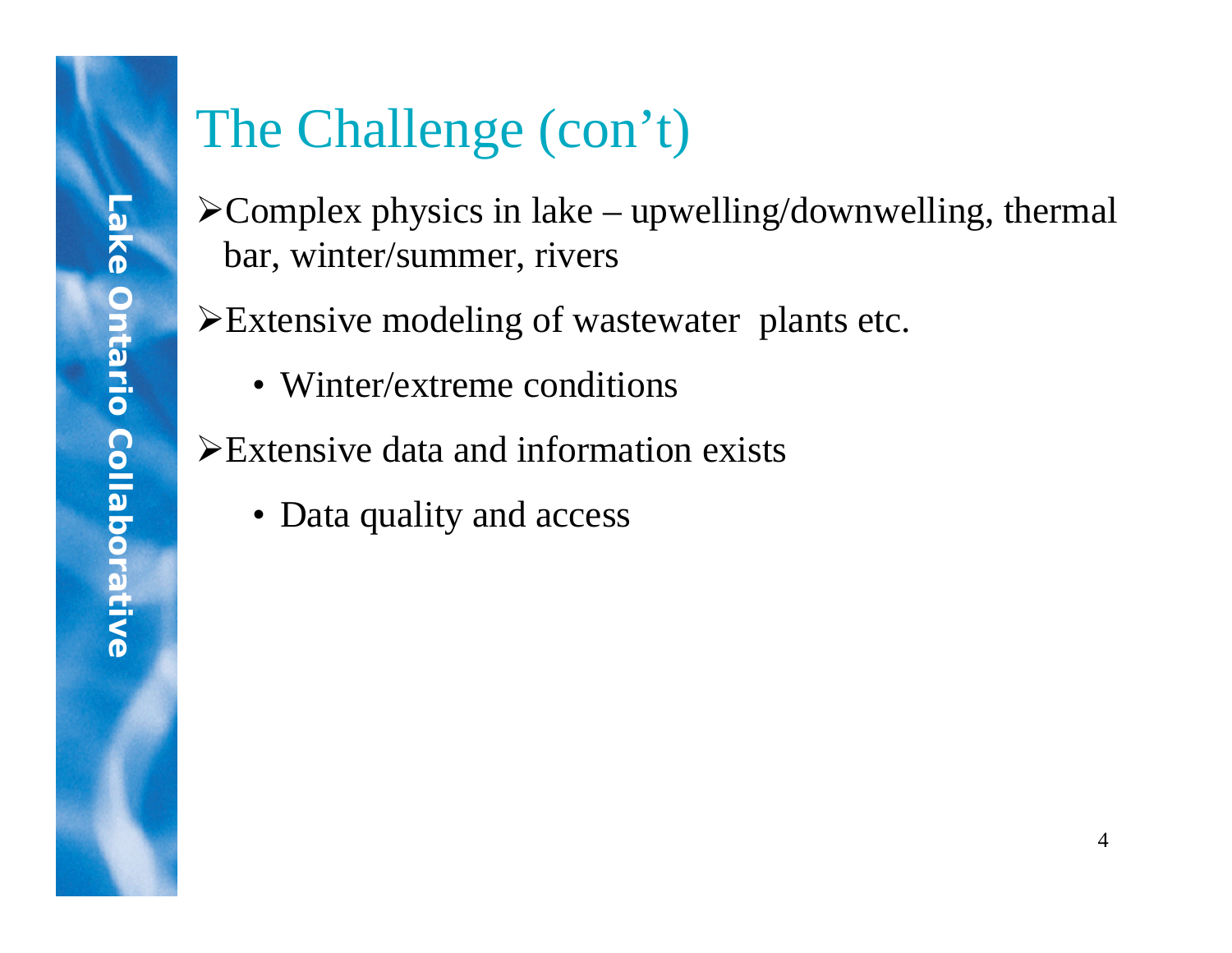

**P** Region of Peel Working for you



Ontario Water Works Research Consortium

#### **OWWRC**

Supported By: Members & Green Municipal Enabling Fund & Ontario Ministry of **Environment** 

University of Waterloo

**DURHAM**<br>REGION





NIAGARA

Hamilton







**Ontario Clean Water Agency Agence Ontarienne Des Eaux** 



Environnement Canada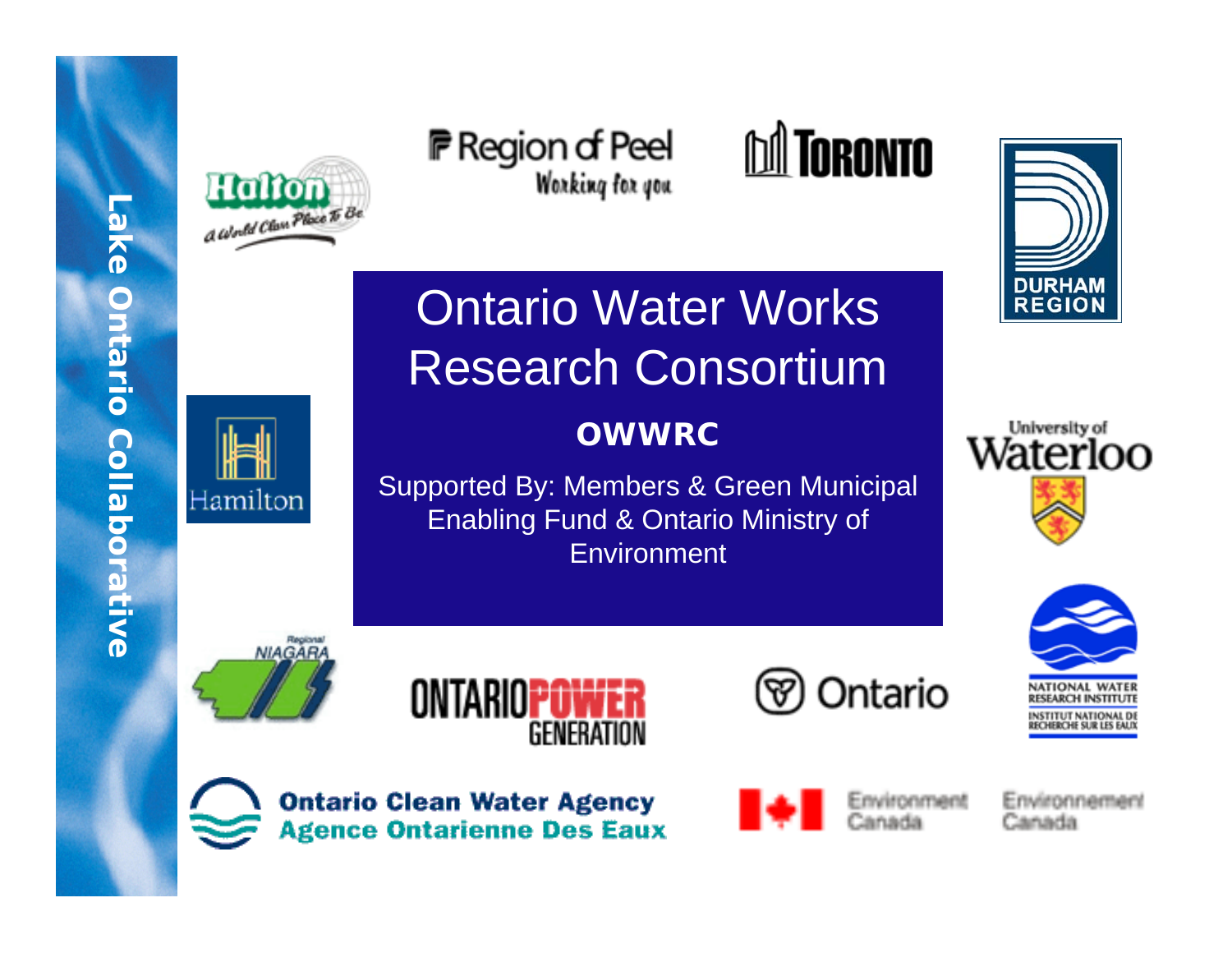### The OWWRC – Forerunner of Collaborative

- ¾OWWRC is utility funded and led focused on the western basin Lake Ontario
- ¾1999/2000 Taste & odour research program
- ¾2002 Attached algae research program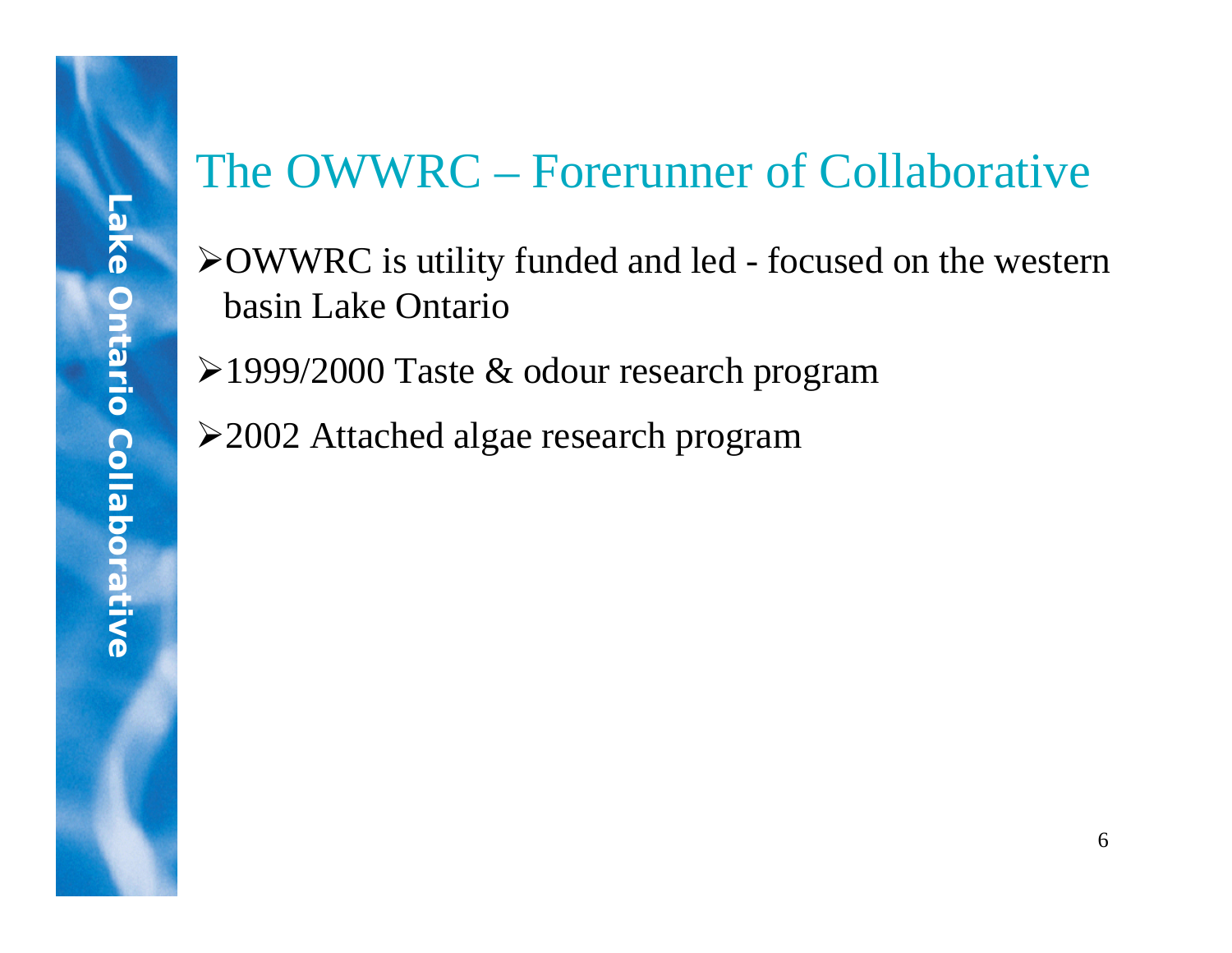# OWWRC Research

¾OWWRC research - improved understanding of:

• Physics/chemistry and biology of the lake

¾Very little direct observation/measurement of:

- Chemical hazards from industry, WW, agriculture, cyanobacteria; and,
- Pathogens from agriculture, WW, CSOs/bypasses, storm water, etc.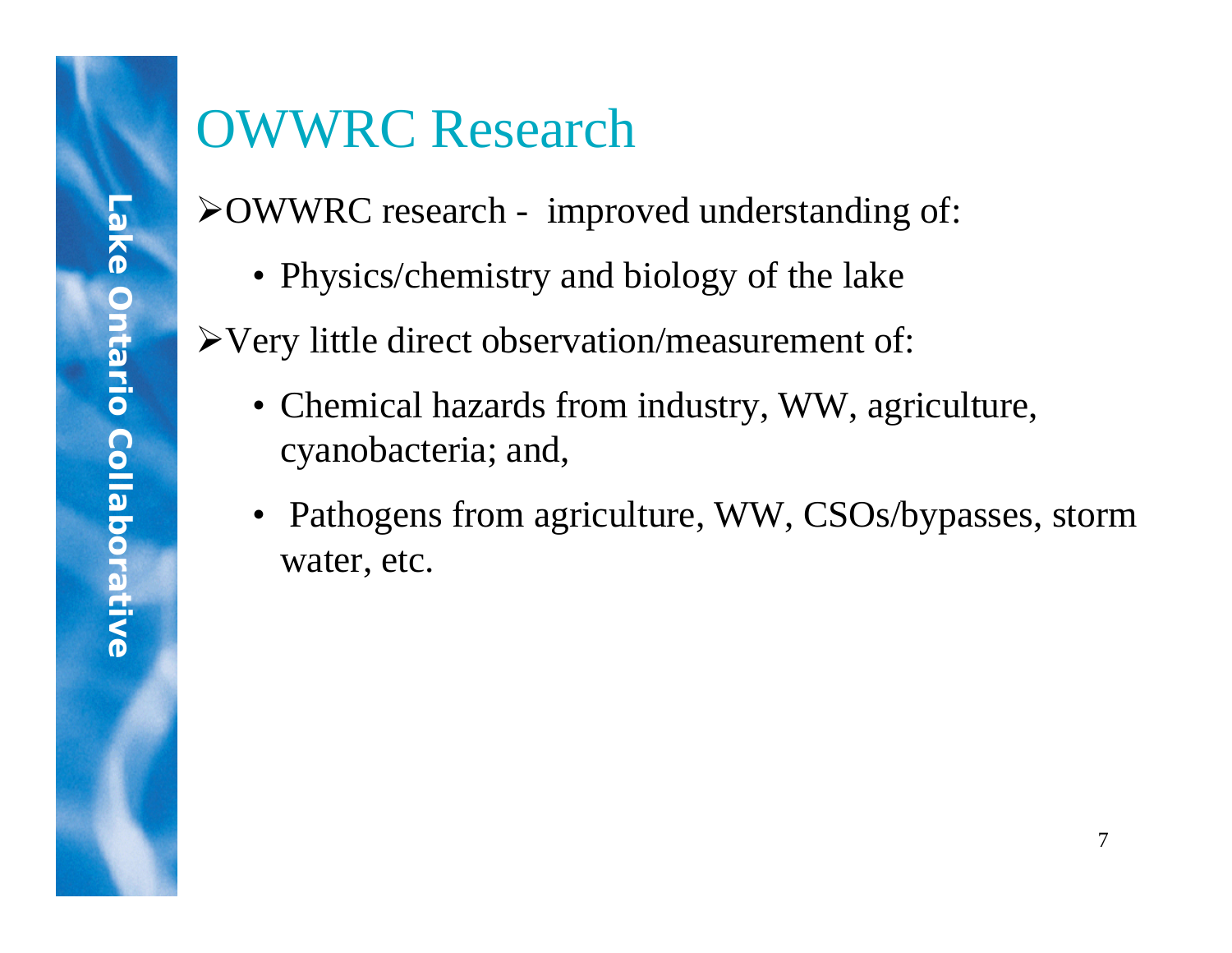# Collaborative Study to Protect Lake Ontario Drinking Water

*Ensure the long-term, proactive and strategic protection of Lake Ontario based drinking water supplies*

 $\triangleright$  Governance

• Agreement MOE/Region of Peel

 $\checkmark$  Phase 1 \$595K

 $\checkmark$  Phase 2 \$2,195K

- Steering Committee
- Support
	- $\sqrt{\text{Researchers}}$
	- $\checkmark$ Consultants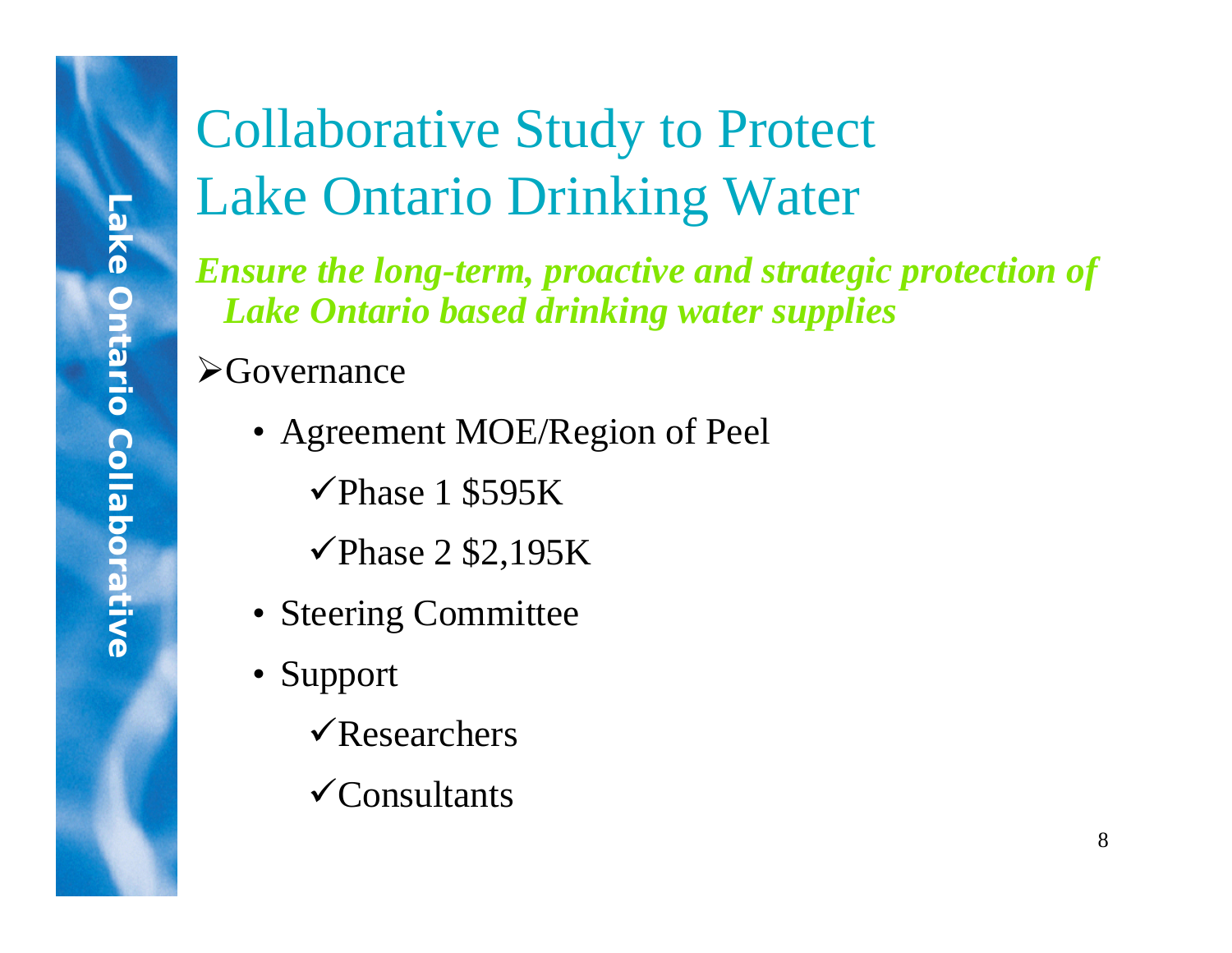### Collaborative - Partners

### $\blacktriangleright$  Municipalities/Utilities

- Prince Edward County,
- Cobourg,
- Port Hope,
- Durham Region,
- Toronto,
- Peel Region (Chair),
- Halton Region,
- Hamilton,
- Niagara Region.
- ¾Conservation Authorities
- Source Water Protection Regions:  $\checkmark$  Quinte; 9Trent Conservation Coalition;  $\sqrt{CTC}$ ; 9Halton/Hamilton;  $\sqrt{N}$ iagara ¾Environment Canada  $\triangleright$ MOE  $\triangle$ OCWA
	- Coordinator
	- Project Manager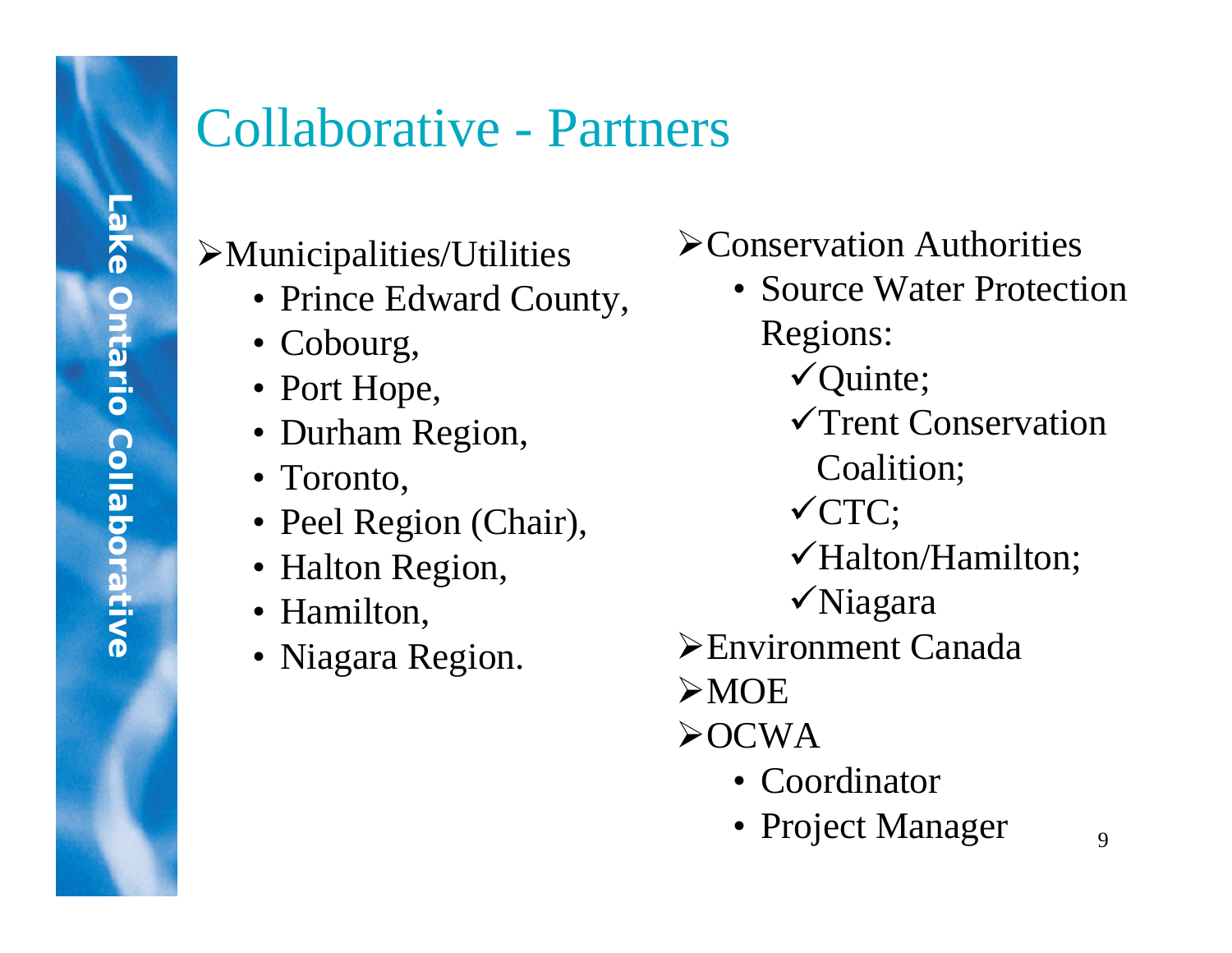

#### 10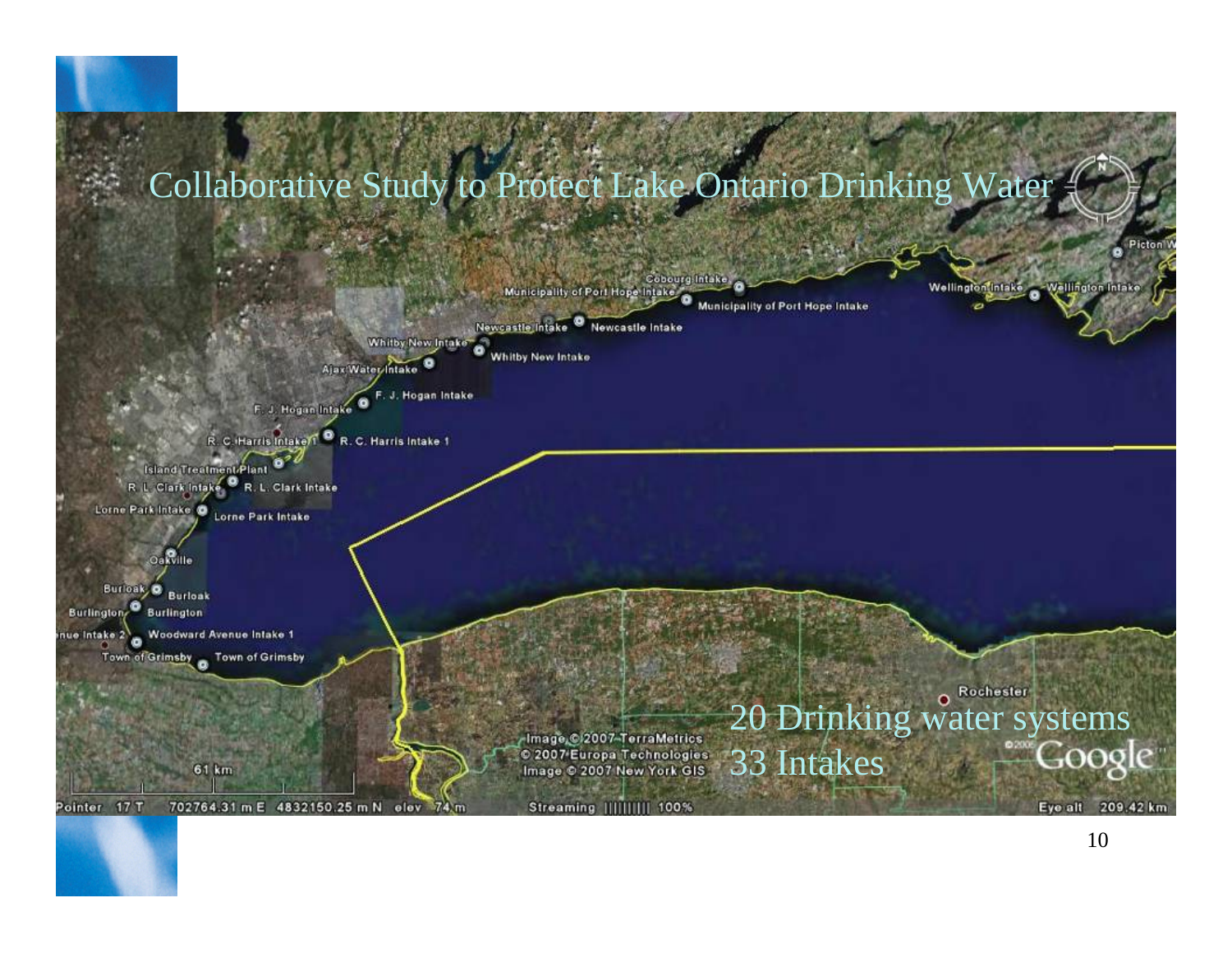# Key Products from Phase 1

- $\triangleright$ Mapping of outfalls and intakes
- ¾Preliminary watershed loadings
- ¾Plan for pathogen studies
- ¾Public Consultation
- ¾Phase 1 report for each partner including delineation of Intake Protection Zones (IPZs)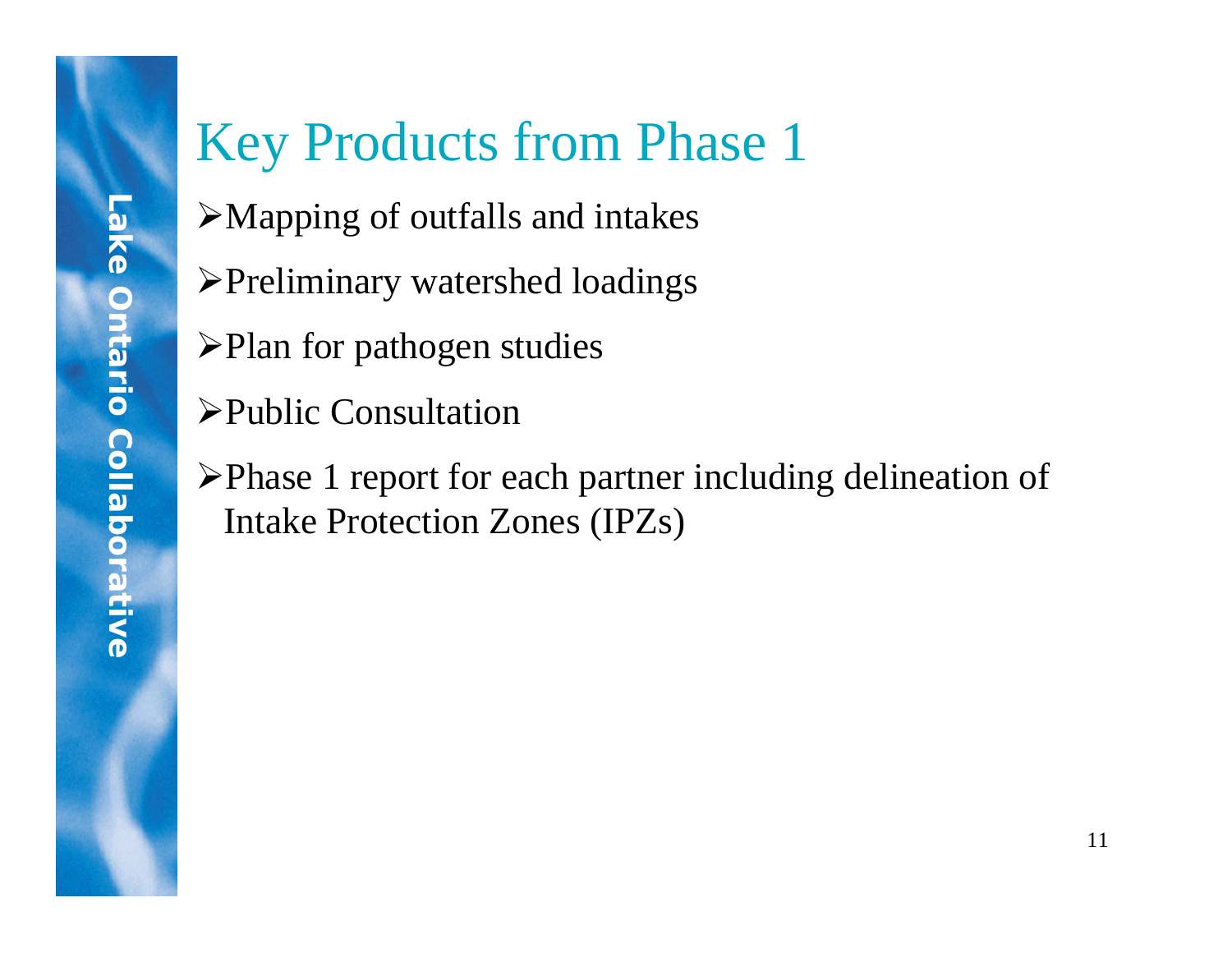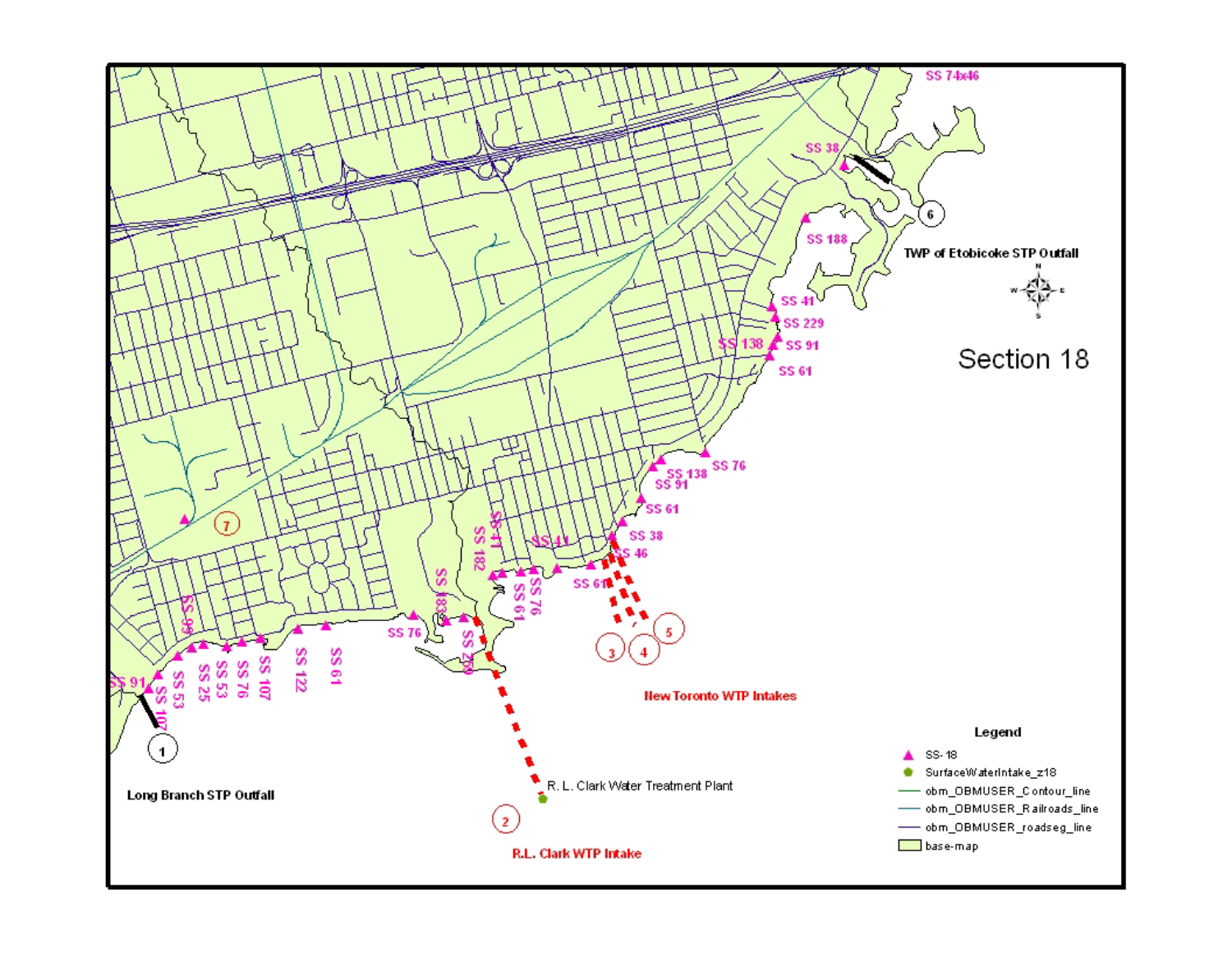# Phase 2

- ¾Consultant (Stantec)
	- MOE Module 5 Threats/Issues
	- MOE Module 6 Risk Assessment
- ¾Environment Canada
	- Watershed studies (CAs)
	- Shoreline and lake studies
	- Pathogen studies
	- Information/data management
- $\triangleright$  Ministry of Environment
	- Science and policy support
	- 2008 Lake Ontario study
- ¾Source Protection Regions
	- Data/information & key for implementation
- ¾Ontario Clean Water Agency
	- Project leadership in support of Chair & Steering **Committee**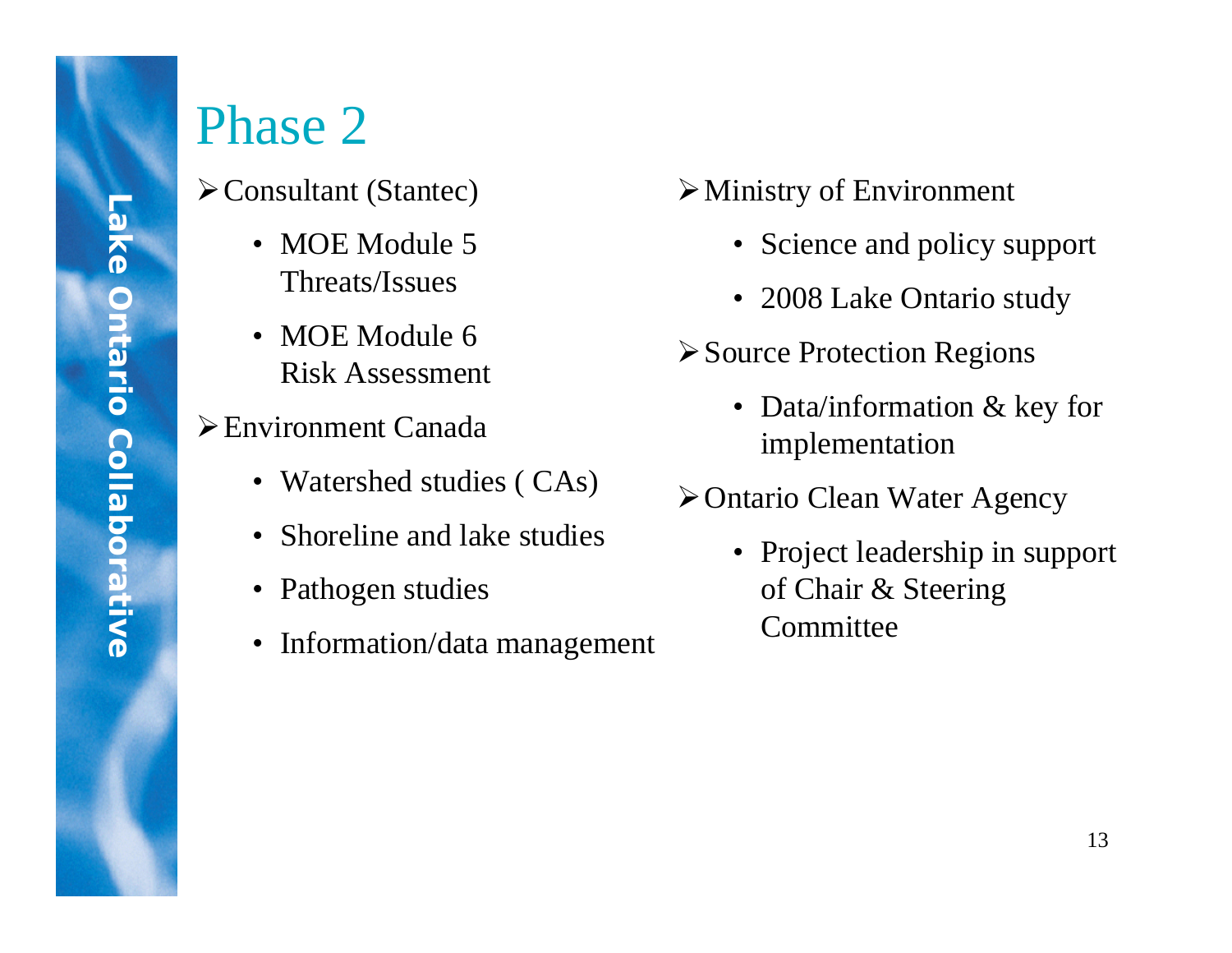# Phase 2 Progress and Issues

- ¾Preliminary Phase 2 reports for 2 pilot sites.
- ¾Pathogen issues/threats/studies
- ¾Chemical threats determined parcel by parcel within IPZ2
- $\triangleright$  MOE Module 6 Water Quality Risk Assessment is incomplete…preliminary reports showing similar rankings for a dry cleaner and a WWTP.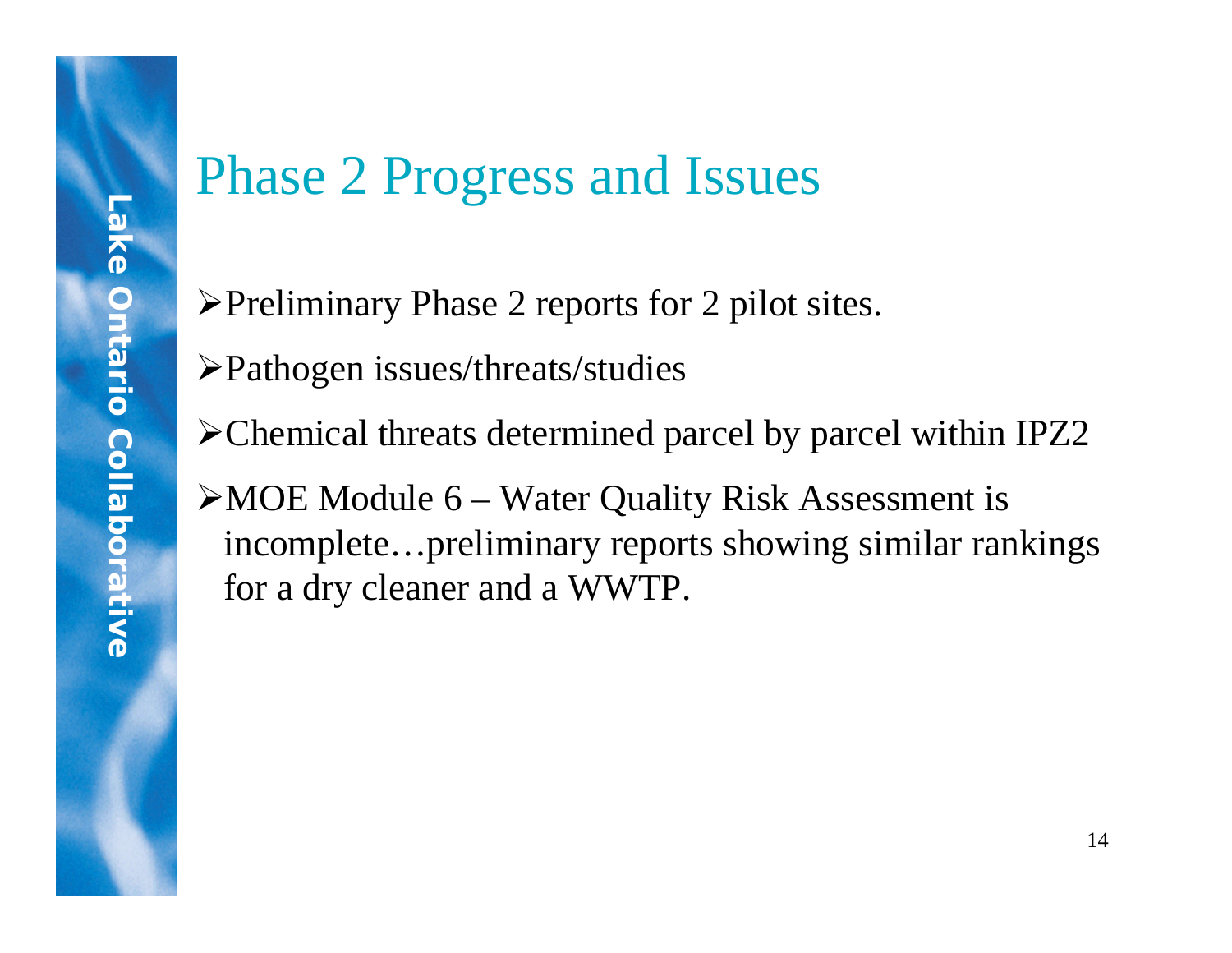## Going Forward

- $\blacktriangleright$  Fulfill obligations under the Peel/MOE agreement
- $\triangleright$  Provide value added reports with all findings to members
- ¾Contribute to improvement of the approach to source protection – Great Lakes
- ¾Fill major knowledge gaps
	- Winter/extreme weather
	- Pathogens
	- Emerging threats
- ¾Coordination of Lake Ontario/Great Lakes source protection including data/information management